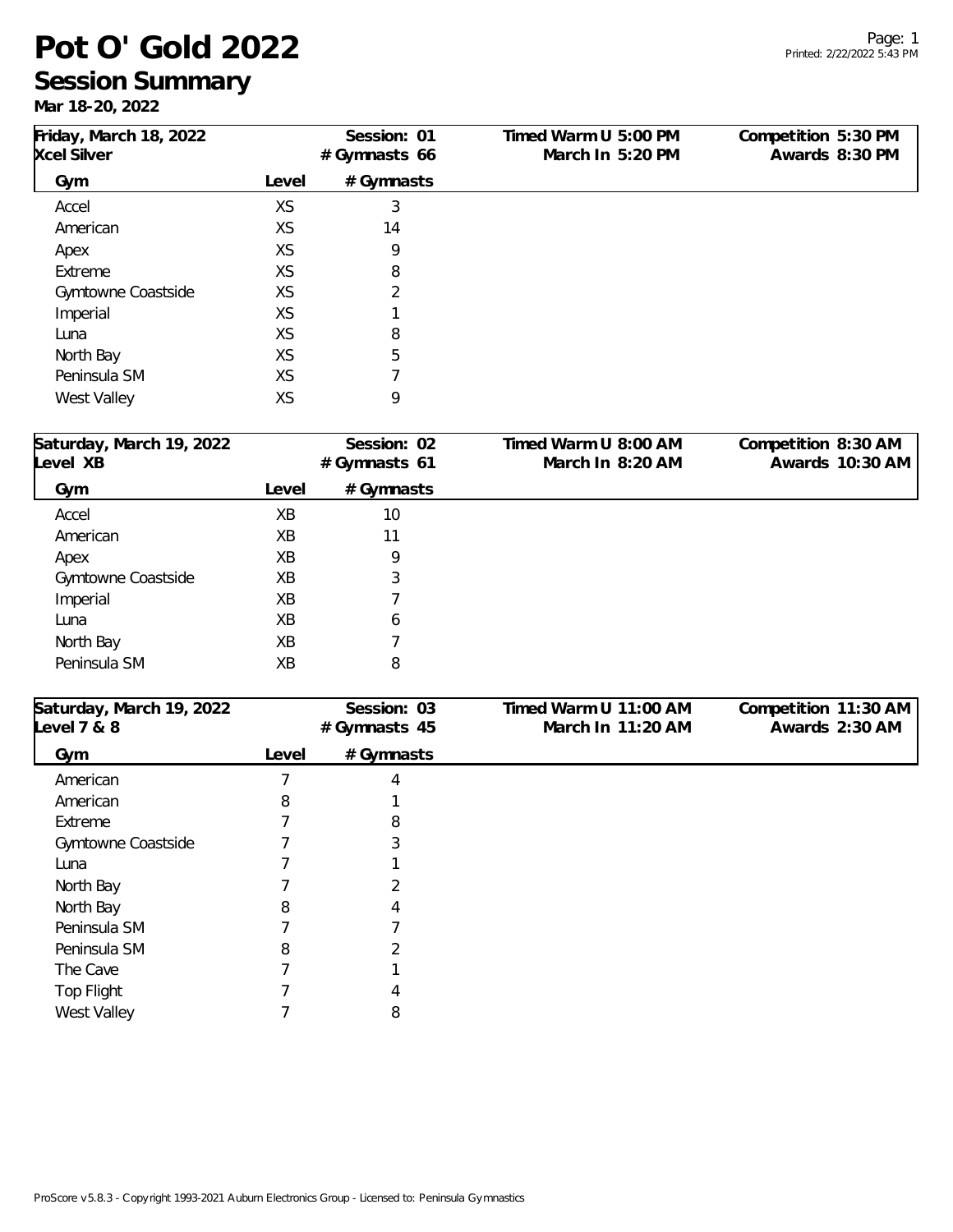## **Pot O' Gold 2022**

# **Session Summary**

**Mar 18-20, 2022**

| Saturday, March 19, 2022<br>Level 6 |       | Session: 04<br>#Gymnasts 54 | Timed Warm U 3:00 PM<br>March In 3:20 PM | Competition 3:30 PM<br>Awards 8:00 PM |
|-------------------------------------|-------|-----------------------------|------------------------------------------|---------------------------------------|
| Gym                                 | Level | # Gymnasts                  |                                          |                                       |
| Accel                               | 6     | 8                           |                                          |                                       |
| Extreme                             | 6     | 9                           |                                          |                                       |
| Monterey                            | 6     | 9                           |                                          |                                       |
| North Bay                           | 6     | 8                           |                                          |                                       |
| The Cave                            | 6     | 6                           |                                          |                                       |
| Thrive                              | 6     | ∍                           |                                          |                                       |
| Top Flight                          | 6     |                             |                                          |                                       |
| West Valley                         | 6     | 9                           |                                          |                                       |
|                                     |       |                             |                                          |                                       |

| Sunday, March 20, 2022<br>Level 2-4 | Session: 05<br>#Gymnasts 61 |            | Timed Warm U 8:00 AM<br>March In 8:20 AM | Competition 8:30 AM<br>Awards 11:00 AM |
|-------------------------------------|-----------------------------|------------|------------------------------------------|----------------------------------------|
| Gym                                 | Level                       | # Gymnasts |                                          |                                        |
| American                            | 4                           |            |                                          |                                        |
| Apex                                |                             | 3          |                                          |                                        |
| Monterey                            |                             | 16         |                                          |                                        |
| Monterey                            | 4                           | 5          |                                          |                                        |
| Peninsula SM                        |                             | 17         |                                          |                                        |
| Peninsula SM                        |                             | 8          |                                          |                                        |
| Peninsula SM                        |                             | 10         |                                          |                                        |

| Sunday, March 20, 2022    |       | Session: 06  | Timed Warm U 11:30 AM | Competition 12:00 PM |
|---------------------------|-------|--------------|-----------------------|----------------------|
| <b>Xcel Gold</b>          |       | #Gymnasts 69 | March In 11:50 AM     | Awards 3:30 PM       |
| Gym                       | Level | # Gymnasts   |                       |                      |
| Accel                     | XG    | 6            |                       |                      |
| American                  | XG    | 13           |                       |                      |
| Apex                      | XG    | 8            |                       |                      |
| Extreme                   | XG    | 6            |                       |                      |
| <b>Fusion Kids Center</b> | XG    |              |                       |                      |
| Gymtowne Coastside        | XG    |              |                       |                      |
| Imperial                  | ХG    | 2            |                       |                      |
| Luna                      | XG    | 5            |                       |                      |
| North Bay                 | ХG    | 8            |                       |                      |
| Peninsula SM              | XG    | 9            |                       |                      |
| Thrive                    | XG    | 2            |                       |                      |
| <b>West Valley</b>        | XG    | 8            |                       |                      |